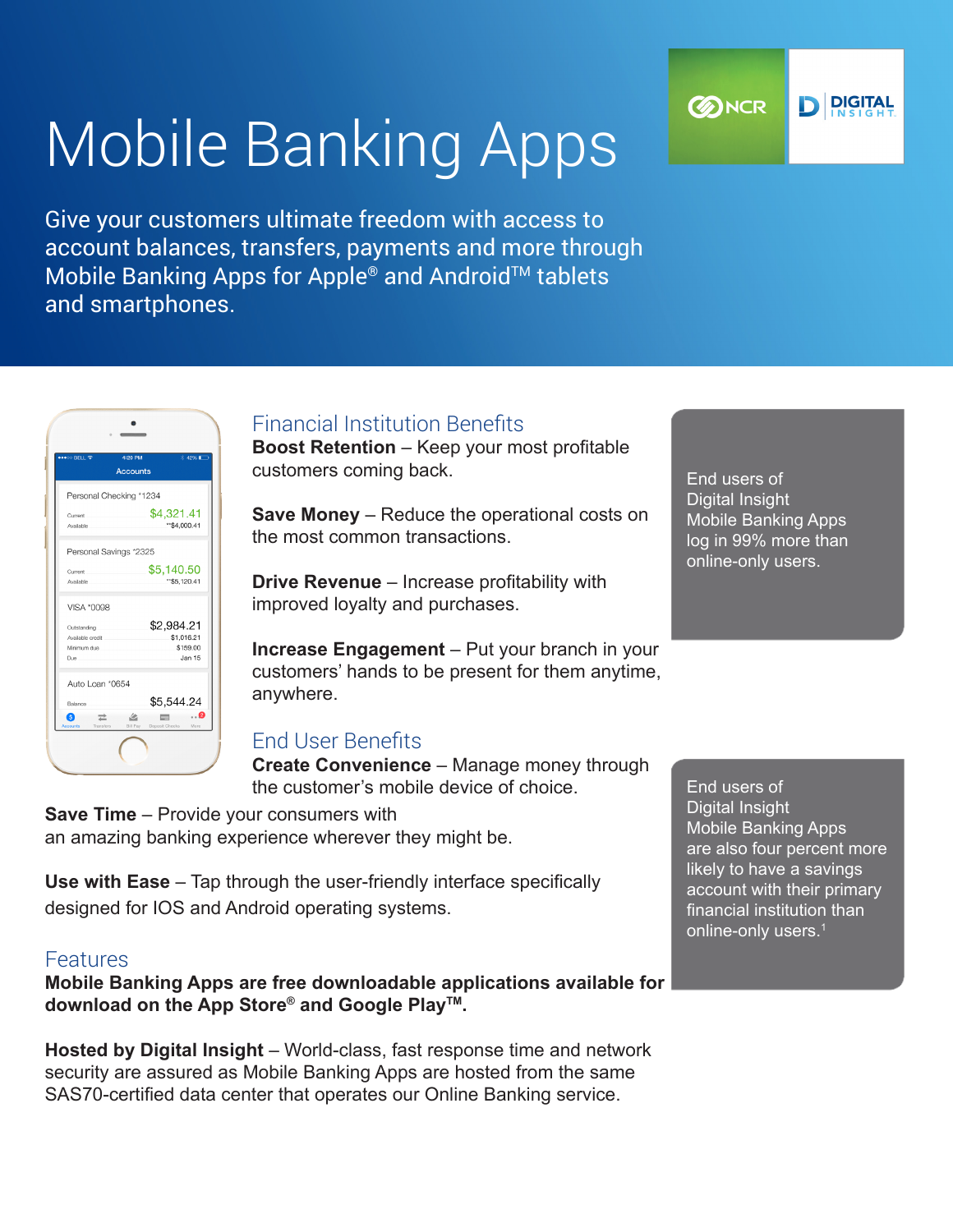**Superior Usability** – Users new to digital banking can register for credentials for use in both Online and Mobile Banking right from the Mobile Banking App login screen.

**Consistent Branding** – The applications match your online channel branding, logos and colors.

**Optimized for Mobile Devices** – Operating system-specific components and user-interface principles create a seamless, familiar user experience. The applications also leverage native functionality including the device's GPS and built-in camera to further enhance the experience.

**Complete End-to-End Security** – Mobile Banking Apps are fully secure using security certificates with 256-bit encrypted communication. No personal or confidential information is stored.

**Multifactor Authentication** – Uses two-way, out-of-band authentication, enabling optimal security while keeping the user experience delightfully easy.

**Biometric Authentication** - Allow users to log in securely with the touch of a finger or with a selfie by enabling Touch ID or Eyeprint ID™ respectively for a fast and easy, password-free login.

**Mobile Reporting** – Track business results, enhance marketing effectiveness and make clear investment decisions.

**Mobile Registration** – Engage the growing mobile-only customer base by enabling your customers to register for Online Banking from their mobile phone or tablet. Mobile Registration is a streamlined, easy-to-use Online Banking registration experience that customers can use in the branch after opening a new account.

| $\equiv$       | <b>Accounts</b>       | <b>DEPOSIT</b> | <b>HISTORY</b>            |               |                                         |
|----------------|-----------------------|----------------|---------------------------|---------------|-----------------------------------------|
|                | First Digital Bank    | To             |                           |               | Primary Checking Nickname<br>\$5,182.42 |
| $\bullet$      | View Accounts         |                |                           |               |                                         |
| $\equiv$       | Transfer Money        | Amount         |                           |               |                                         |
| ఆ              | Bill Pay              | Front of Check |                           | Back of Check |                                         |
| Ξ              | <b>Deposit Checks</b> |                | $\boldsymbol{\mathrm{o}}$ |               | $\sqrt[6]{\cdot}$                       |
| €              | SSO Link              |                |                           |               |                                         |
| $\boxed{\rho}$ | Pay People            |                |                           |               |                                         |
| $\star$        | Purchase Rewards      |                |                           |               |                                         |
| ٨              | Messages              |                |                           |               |                                         |
| ó              | Settings              | Deposit        |                           |               |                                         |
| a              | Log out               |                |                           |               |                                         |
| Contact us     |                       |                |                           |               |                                         |
| Locations      |                       |                |                           |               |                                         |
|                |                       |                | $\Box$                    | $\Rightarrow$ |                                         |



Touch ID



Main Navigation

Mobile Remote Deposit Capture